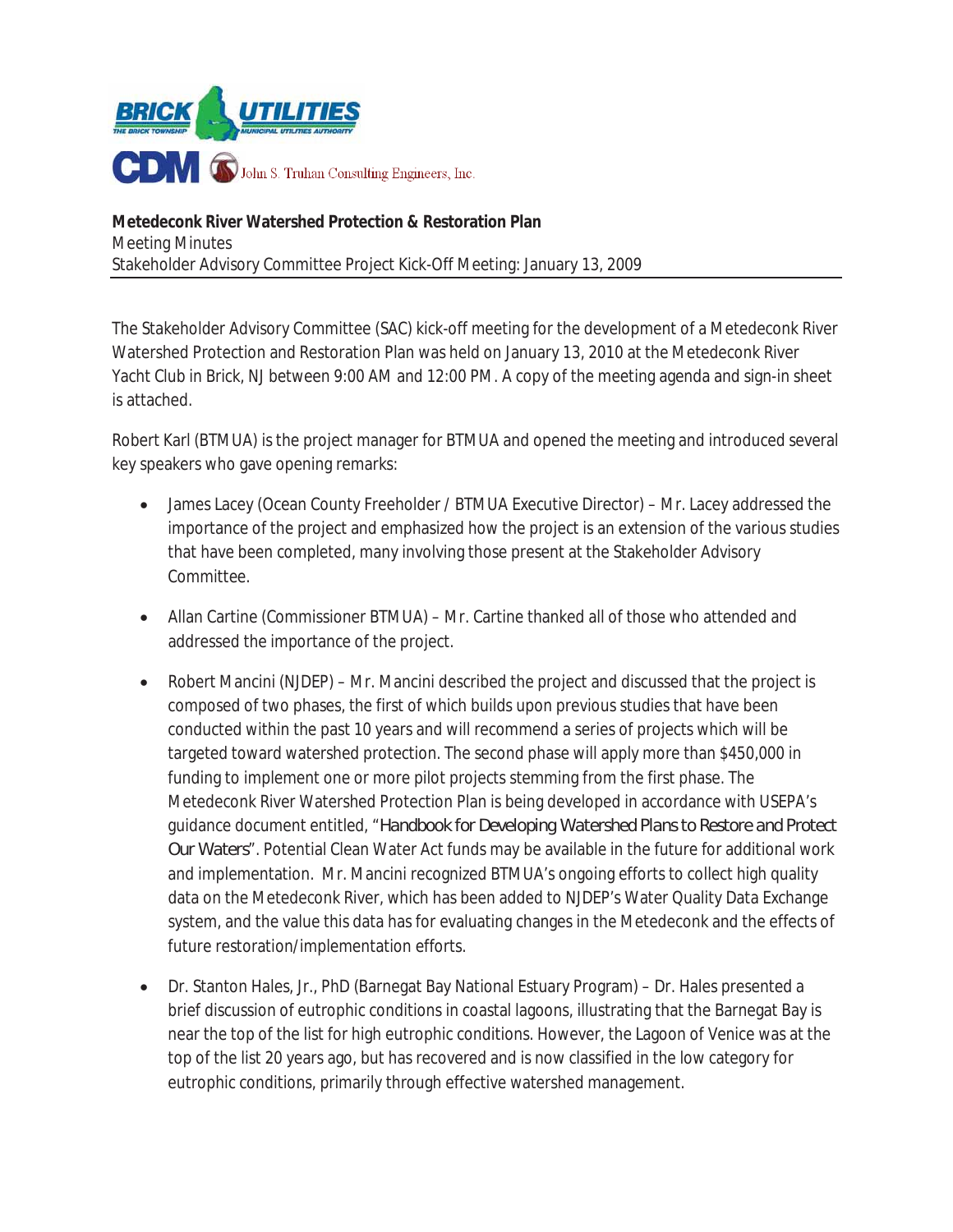Following opening remarks, a brief power point presentation was given by Daniel O'Rourke, who is the project manager at CDM. Key points from the power point presentation are as follows:

- The purpose of the project is to build upon existing studies, incorporating evaluations and recommendations from:
	- o Metedeconk Watershed Management Plan Phase I (BTMUA/CDM, 2000)
	- o Barnegat Bay Comprehensive Conservation and Management Plan (BBNEP, 2002)
	- o Trust for Public Land Source Water Stewardship Project (BTMUA, 2003)
	- o Phase I Diagnostic Feasibility Study of Lake Carasaljo (Lakewood Twp/Birdsall Engineering, 2005)
	- o Barnegat Bay 2020 A Vision for the Future of Conservation (Trust for Public Land, 2008)
	- o Barnegat Bay National Estuary Program Strategic Plan 2008-2011 (BBNEP, 2008)
		- **Barnegat Bay Action Plan**
- Stakeholder input throughout the project is critical. The role of the Stakeholder Advisory Committee will be to agree upon a list of goals and objectives for the project and provide critical analysis of the project progress and direction.
- Project communication a project eRoom has been established by CDM and all members of the Stakeholder Advisory Committee will have access. The eRoom provides an efficient forum for sharing draft reports for SAC comment and review as well as for posting additional information regarding the project.
- Project tasks were discussed focusing on some early task items such as the Visual Assessment Project Plan (VAPP) being conducted by BTMUA and the technical analysis task which will evaluate the most current water quality, land use and stream flow data to be used for the identification of refined goals and objectives and further development of the Plan. Following the technical analysis task, the preliminary goals and objectives will be revisited and prioritized by the project team/stakeholders.
- The project is currently projected to extend through October 2011.

Following the power point presentation, all stakeholders introduced themselves. R. Karl (BTMUA) volunteered to be the Chairman of the SAC. Rather than have a co-chair person, it was decided that a sub-committee/steering committee be developed consisting of the following stakeholders:

- Richard Borys (Jackson Township Environmental Commission)
- Justin Flancbaum (Lakewood Township)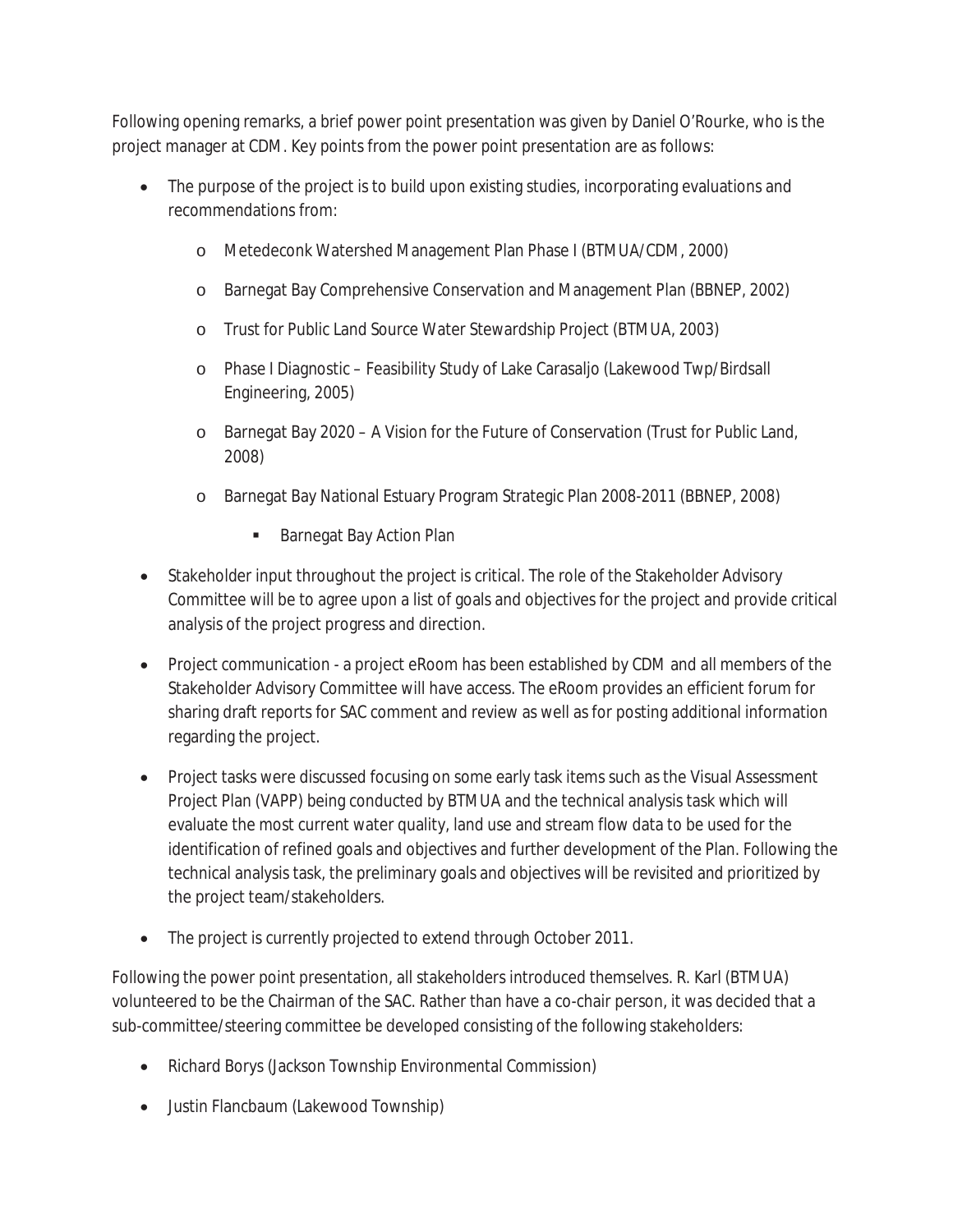- Dr. Stan Hales (Barnegat Bay National Estuary Program)
- Helen Henderson (American Littoral Society)
- Other individuals interested in serving on this committee were encouraged to contact R. Karl following the meeting

The next session of the meeting focused on establishing preliminary goals and objectives. The session was led by Dr. Mark Maimone, the project director from CDM.

A goal is defined as the desired condition for the watershed. An example may be "improve stream water quality".

An objective is a specific, measurable component of the goal. For example, for the goal of "improve stream water quality", an objective may be "develop a phased approach to meeting coliform TMDL".

Actions are defined by the technical project team as a means to achieve the objective, such as a detailed study, project or specific activity. Actions were not addressed in the meeting and will be addressed at a later time. The primary purpose of the meeting was to establish a preliminary list of goals and objectives and have the Stakeholder Advisory Committee agree on the inclusion or exclusion of a previous goal/objective or establish additional ones.

A list of preliminary goals and objectives that were discussed in the meeting session are listed in the attached table. These will be revisited and perhaps revised as the project progresses. The Steering Advisory Committee was encouraged to contact either R. Karl or D. O'Rourke should any additional goals/objectives be realized following the meeting.

Members of the Stakeholder Advisory Committee that requested to receive access to the project eRoom would receive an e-mail invitation to join the eRoom.

The next meeting date will be announced within the next few months, likely through e-mail.

Contact information for the project is as follows:

Robert Karl Source Water Supervisor Brick Township Municipal Utilities Authority 1551 Highway 88 West Brick, NJ 08724 Tel: (732) 458-7000 Fax: (732) 836-9170 *rkarl@brickmua.com*

Dan O'Rourke CDM 110 Fieldcrest Avenue, 6<sup>th</sup> Floor Edison, NJ 08837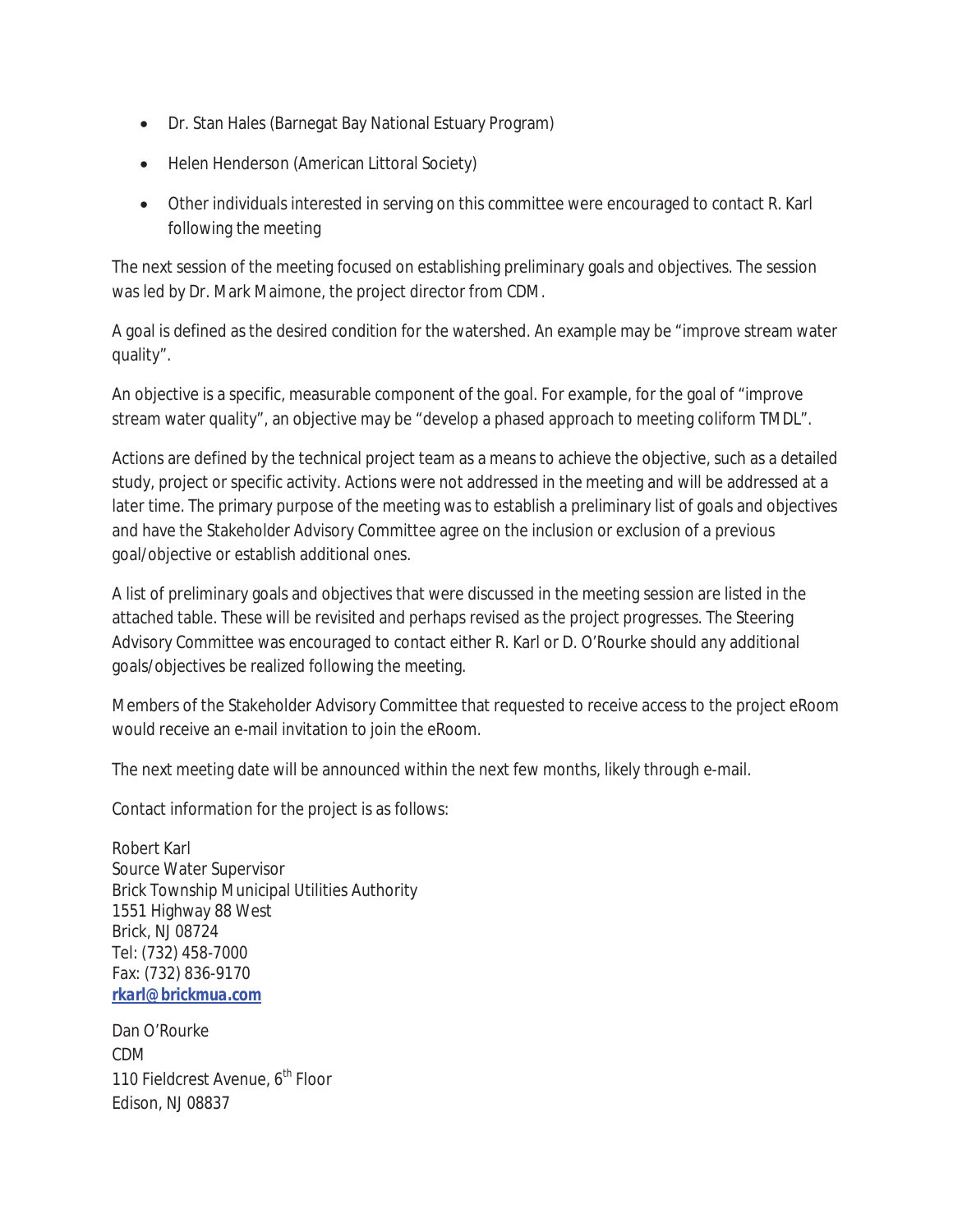Tel: (732) 225-7000 Fax: (732) 590-4699 *orourkede@cdm.com*

cc: Stakeholder Advisory Committee Distribution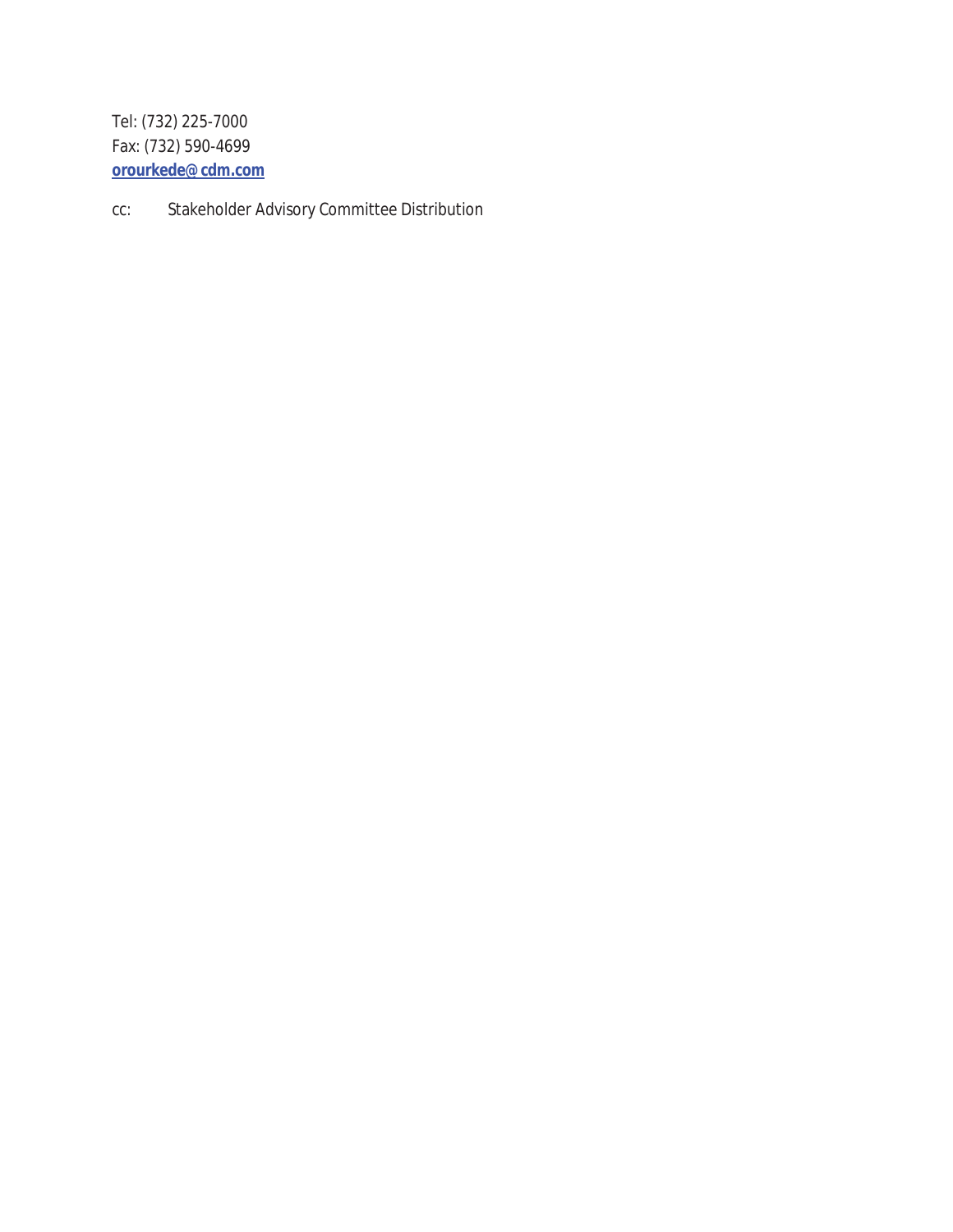**Preliminary Goals Objectives for the Development of a Metedeconk River Watershed Protection Restoration Plan - Stakeholder Advisory Committee Kick-Off Meeting: January 13, 2010**

| Goal           |                                                                                      | Objective                                                                                                                                  |  |  |
|----------------|--------------------------------------------------------------------------------------|--------------------------------------------------------------------------------------------------------------------------------------------|--|--|
|                |                                                                                      | Reduce nutrients, pathogens, metals (Cd, Zn, Pb), toxics, tds and tss, and turbidity                                                       |  |  |
|                |                                                                                      | (as it pertains to water treatment)                                                                                                        |  |  |
|                | <b>Maintain Category 1</b><br>designation and eliminate<br>water quality impairments | Implement TMDLs                                                                                                                            |  |  |
|                |                                                                                      | Prevent habitat loss and support habitat restoration to preserve and improve<br>regional biodiversity                                      |  |  |
|                |                                                                                      | Improve water quality data available for the Metedeconk                                                                                    |  |  |
| 1              |                                                                                      | Encourage protection and restoration of critical natural land (identified by NJDEP)                                                        |  |  |
|                |                                                                                      | Reduce stormwater flow and stormwater impacts to the river                                                                                 |  |  |
|                |                                                                                      | Encourage LID techniques                                                                                                                   |  |  |
|                |                                                                                      | Minimize health risks to contact water users (recreation)                                                                                  |  |  |
|                |                                                                                      | Improve the soil health for biological, chemical, and physical function                                                                    |  |  |
|                |                                                                                      | Broaden the sources of funding for implementation                                                                                          |  |  |
|                | Improve the water quality of<br>watershed lakes (that are<br>eurtrophic/problematic) | Reduce pathogen and nutrient inputs                                                                                                        |  |  |
| $\overline{2}$ |                                                                                      | Address invasives                                                                                                                          |  |  |
|                |                                                                                      | Reduce nutrients, pathogens, metals, toxics, and tss                                                                                       |  |  |
|                |                                                                                      | Reduce additional stormwater discharges to the bay and maintain natural baseflow                                                           |  |  |
| 3              | Support the health of the<br><b>Barnegat Bay</b>                                     | to the bay                                                                                                                                 |  |  |
|                |                                                                                      | Address fishery and wildlife declines                                                                                                      |  |  |
|                |                                                                                      | Improve recreational access                                                                                                                |  |  |
|                |                                                                                      | Protect natural shoreline buffers and open space                                                                                           |  |  |
| 4              | Provide a sustainable water<br>supply to the human                                   | Provide natural freshwater flows to slow salt water intrusion                                                                              |  |  |
|                | population while maintaining<br>natural water regimes                                | Promote water conservation and re-use projects                                                                                             |  |  |
|                |                                                                                      | Establish zero stormwater discharge for new developments                                                                                   |  |  |
|                | Manage environmental<br>impacts from growth <sup>1</sup>                             | Preserve open space                                                                                                                        |  |  |
|                |                                                                                      | Evaluate existing new building development drainage plans and their                                                                        |  |  |
| 5              |                                                                                      | implementation                                                                                                                             |  |  |
|                |                                                                                      | Evaluate ordinances that can improve building plans/designs                                                                                |  |  |
|                |                                                                                      | Develop Smart Growth standards                                                                                                             |  |  |
|                |                                                                                      | Establish funding sources                                                                                                                  |  |  |
|                |                                                                                      | Involve stakeholders in defining problems and objectives                                                                                   |  |  |
|                |                                                                                      | Implement public education and outreach to understand the watershed and                                                                    |  |  |
|                | <b>Promote Education and</b><br>Outreach                                             | educate the watershed community<br>Increase the involvement of volunteers in restoration activities                                        |  |  |
|                |                                                                                      |                                                                                                                                            |  |  |
| 6              |                                                                                      | Increase cooperation among various agencies and groups such as board of realtors,<br>shore builders assoc. involved in watershed resources |  |  |
|                |                                                                                      | Involve government, specifically local planning and zoning boards and                                                                      |  |  |
|                |                                                                                      | environmental commissions, stormwater coordinators, DPW, for sustained                                                                     |  |  |
|                |                                                                                      | effectiveness in managing watershed resources                                                                                              |  |  |
|                |                                                                                      | Define Metedeconk River watershed specific education and outreach activities                                                               |  |  |
|                |                                                                                      |                                                                                                                                            |  |  |

1. Due to time constraints and significant interest in this topic, it was agreed that this goal would be re-visited separately.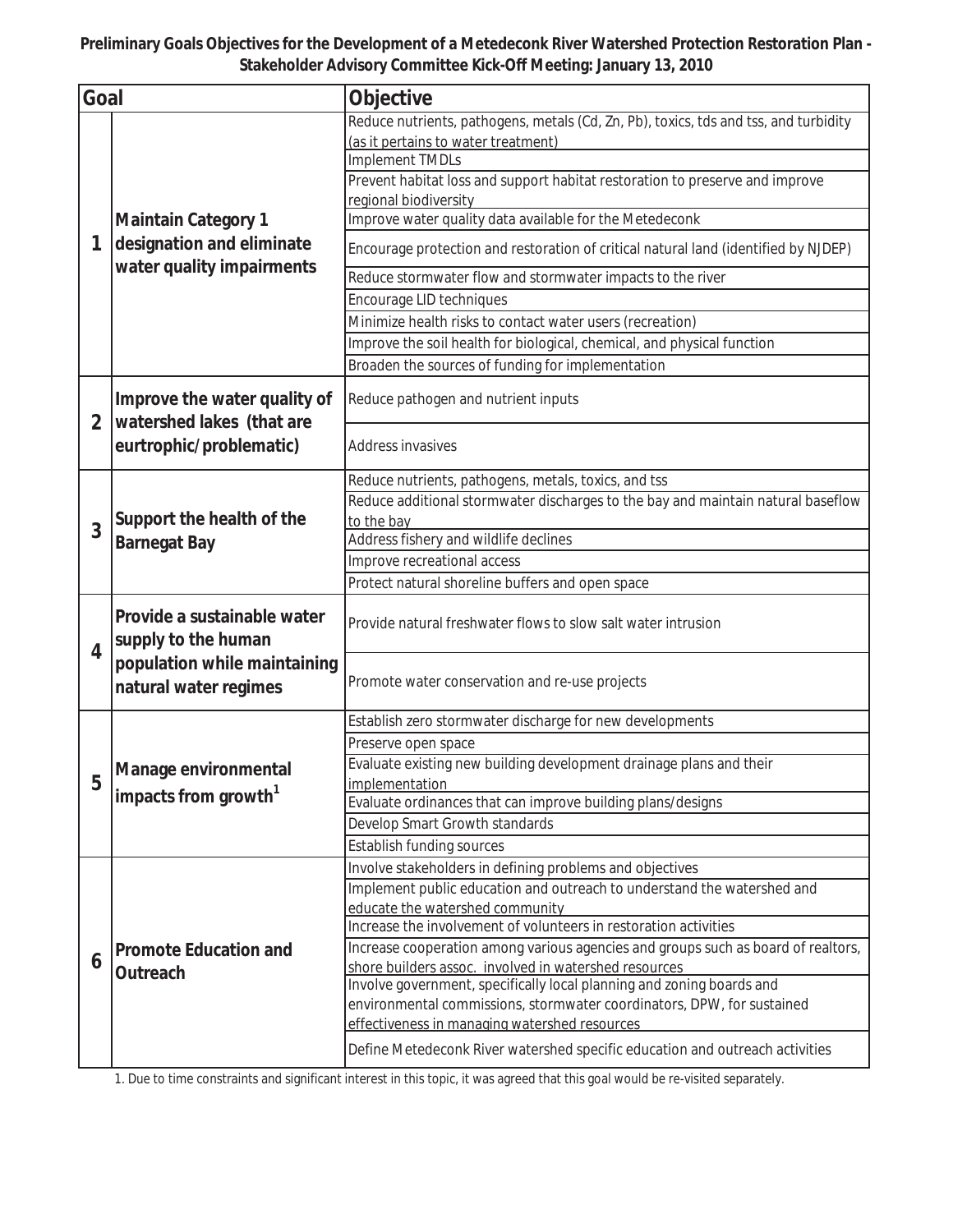# **Metedeconk River Watershed Protection & Restoration Plan**

### **Stakeholder Advisory Committee Kickoff Meeting**

### **Metedeconk River Yacht Club**

## **January 13, 2010**

## **AGENDA**

| $9:00$ am $-9:30$ am    | Breakfast and Opening Remarks (Ocean County Freeholder/<br><b>BTMUA Executive Director James F. Lacey and BTMUA</b><br>Commissioner Allan E. Cartine) |
|-------------------------|-------------------------------------------------------------------------------------------------------------------------------------------------------|
| $9:30$ am $-10:00$ am   | Project Introduction/Background (CDM/Project Team)                                                                                                    |
| $10:00$ am $-10:10$ am  | <b>Break</b>                                                                                                                                          |
| $10:10$ am $- 10:15$ am | <b>Stakeholder Introductions</b>                                                                                                                      |
| $10:15$ am $-11:55$ am  | Establish Preliminary Watershed Plan Goals and Objectives<br>(stakeholders, moderated by CDM)                                                         |
| $11:55$ am $-$ noon     | <b>Concluding Remarks and Next Steps</b>                                                                                                              |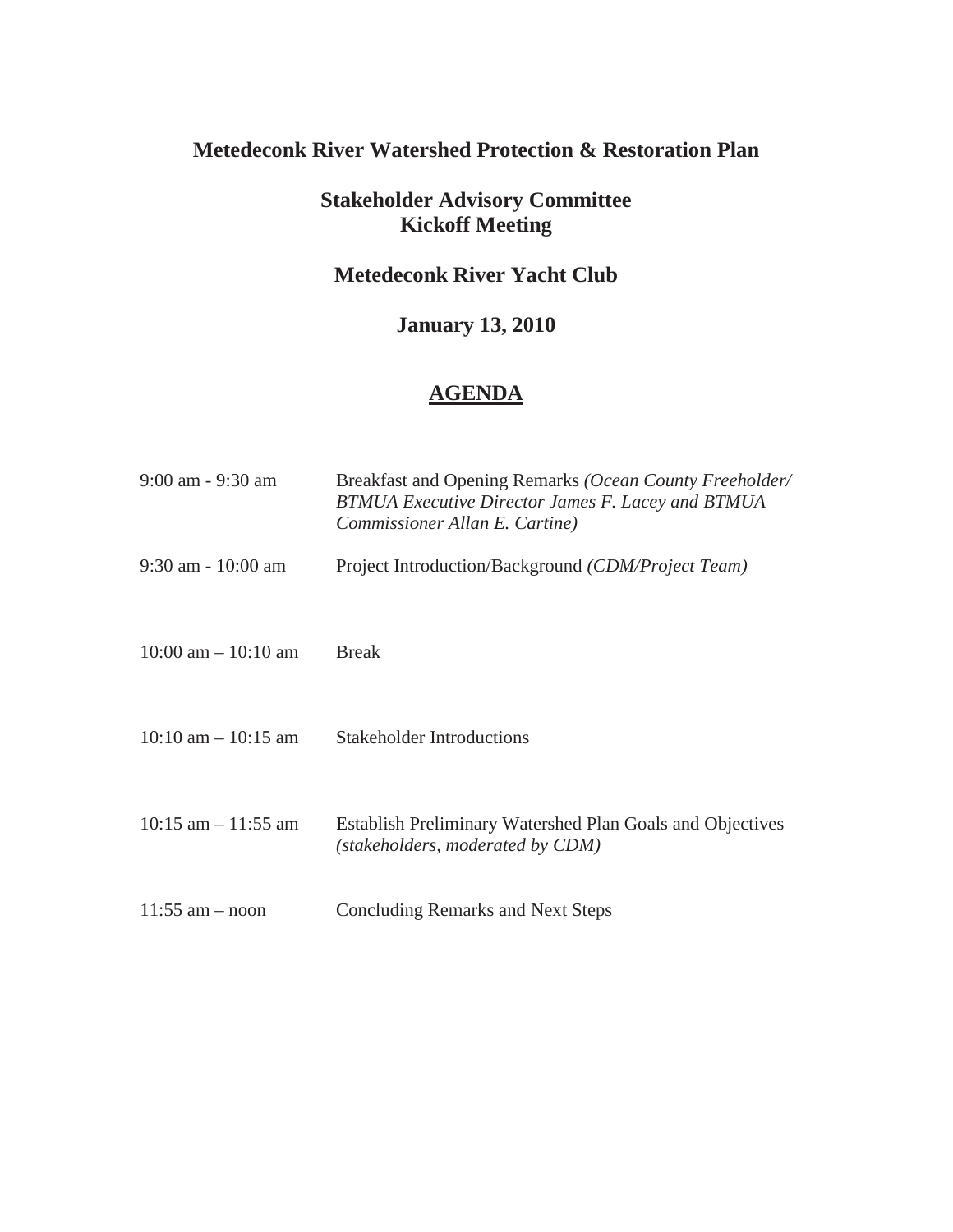|                | <b>Name</b>                  | <b>Affiliation</b>    | e-mail                                        | <b>Telephone</b>    | Would<br>you like<br>access to<br>project<br>eRoom<br>(Y/N)? |
|----------------|------------------------------|-----------------------|-----------------------------------------------|---------------------|--------------------------------------------------------------|
| 1              | DAN O'ROURKE                 | CDM                   | orourkede Gram. Com 732-225-7000              |                     | Y                                                            |
| $\overline{2}$ | $Solve$ Spectro              | $BTM \vee A$          | SPECHTERACKANA.                               |                     | Y                                                            |
| 3              | CLEMENS BREMER P.P. BEACH    |                       | CJBREMEREVERIZON<br>MET                       | 732-892-3134        | У                                                            |
| 4              | $E$ / $ e_{\ell N}A$ Hhuse   | CDM                   | althouseemecclosem                            | $733 - 225 - 700$   |                                                              |
| 5              | HEIDI JABOR                  | DTNU(A)               |                                               | 7224587000          | $\gamma$                                                     |
| 6              | $Rob$ Karl                   | BTMUA                 | rkad@brickmurgh 458-2002                      |                     |                                                              |
| $\overline{7}$ | <u>Jusan Kegers</u>          | Ht. Paro              | Rogers23089 comport Net                       | 132-600-4433        |                                                              |
| 8              | DICK BORYS                   | Tarrson<br>IN41 EALIA | DBORYSCOPTOMLINGHI 5281                       |                     | $\overline{\phantom{a}}$                                     |
| 9              | JERRY DIXEL                  |                       | Have $T_{42}P$ NO IXEL $S(a A L)$ 751 75061)2 |                     | $\overline{\phantom{a}}$                                     |
| 10             | Barbaralyo                   | Hawell                | $J\dot{D}$ iyol @gol.6                        | $732 - 780$<br>4272 |                                                              |
| 11             | DAVID ? POLLISON             | $BBW = F$             | $cond$ $R$ "screet                            | 732-458-6494        | $\overline{\phantom{a}}$                                     |
| 12             | Victor Pecchin               | Ocean Cu              | VREChiol.<br>$c_{\epsilon,0}$ ceann $s$       | $732 - 129 - 3054$  |                                                              |
| 13             | An A Muscut                  | 2C                    | muscroonesc?.<br>$f$ utgisiedu                | $732 - 349 - 1210$  |                                                              |
| 14             | $M$ uchne $J+1$              | 41                    | freelight<br>Sid og<br>IMH, H                 | 7:165.850           |                                                              |
| 15             | JOSEPH MAVURO                |                       | Fredeld Twp Smaving Etup.                     | $738.294 - 2070$    |                                                              |
| 16             | 50y/5<br>$a$ ce <sub>r</sub> | 4565                  | <u>rbalceriusgs qui</u>                       | 6097713923          |                                                              |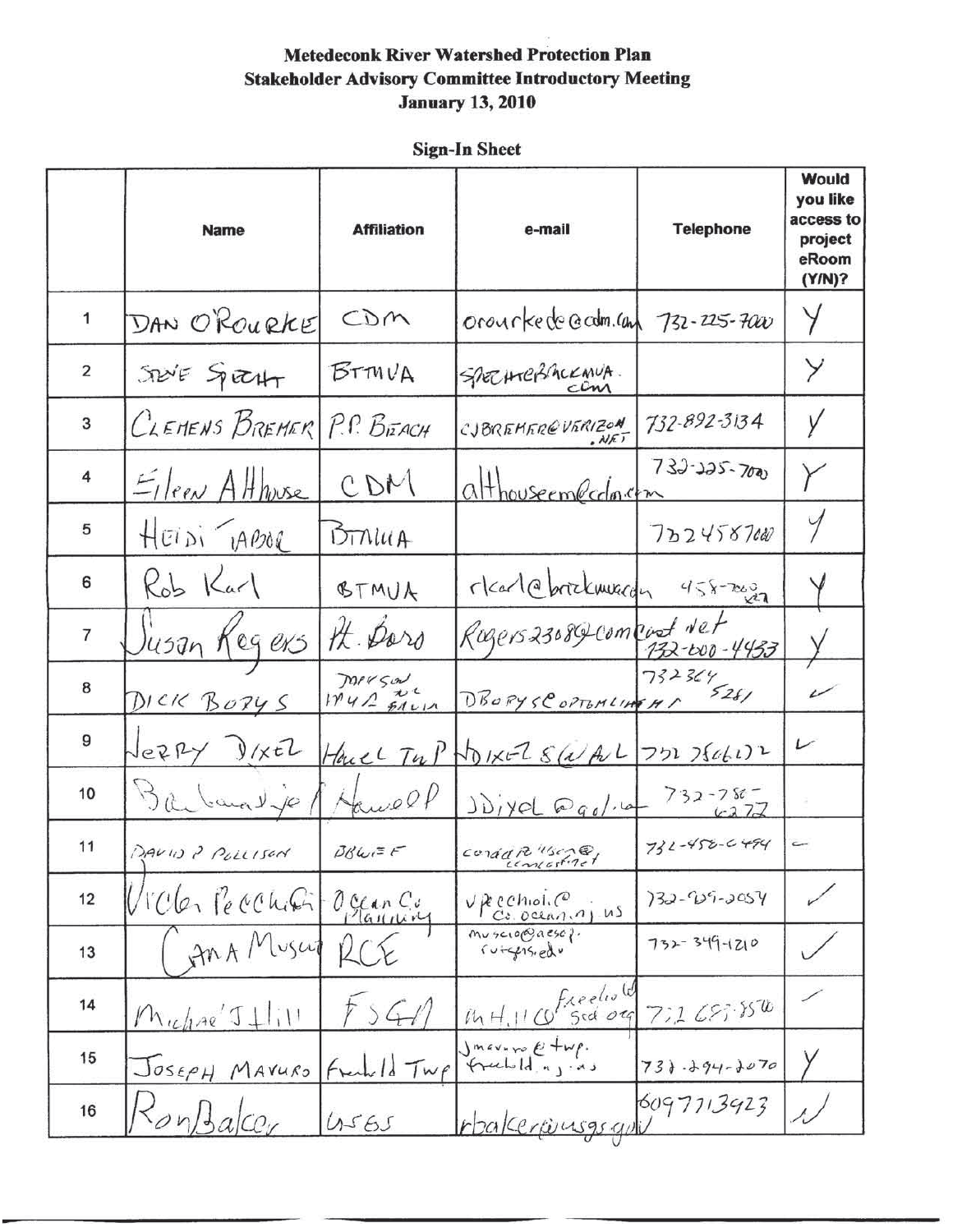|    | <b>Name</b>                         | <b>Affiliation</b>                 | e-mail                                                        | <b>Telephone</b>                            | <b>Would</b><br>you like<br>access to<br>project<br>eRoom<br>$(Y/N)$ ? |
|----|-------------------------------------|------------------------------------|---------------------------------------------------------------|---------------------------------------------|------------------------------------------------------------------------|
| 17 | MATTHEN<br>RUTKUKSKI                | MONMONTH<br>CONTY                  | Matkours @ CO. MORMOUTH<br>MMS                                | 732-065-5556                                |                                                                        |
| 18 | Martha Doyle                        | ABNEP                              | mindoyle e oceanedu                                           | 732255.0472                                 | $\vee$                                                                 |
| 19 | Tom HARTMAN                         | $\overline{OC}$<br>ENGINEERING     | THantmanJre<br>CO. OCEAN. NS.US                               | 732-229-2130                                | Y                                                                      |
| 20 | Errickshave                         | OC<br>$Sol_{1}dLST$                | $e$ <i>k</i> uh/work $\omega_a$<br>$0<\rho_{max}, \rho_{max}$ | 722506-5847                                 |                                                                        |
| 21 | Flonk Schntin OC Engine             |                                    | fsection occurring                                            | 732 525 2130                                |                                                                        |
| 22 | Ian So.                             |                                    | Sosdereros                                                    | 732.363                                     |                                                                        |
| 23 | ourtney Davidson Conservation Dist. | FreeholdSoil                       | Pare<br>cravidson@freela.org                                  | 0000<br>$732 - 683 -$<br>$\frac{8500}{732}$ |                                                                        |
| 24 | dhnTruhc                            | STrJh<br>$\frac{124}{124}$<br>Inc  | JTRUITAN e<br>TRUHAN PENGINASER 223-1313                      |                                             | X                                                                      |
| 25 | Tracy tay                           | NJJEP<br>Water Man, & Stand        | tracy. fay@dep.state.<br>n <sub>4</sub>                       | $609 - 748 - 2012$                          |                                                                        |
| 26 | Bernary Bearmore                    | NUAA RC                            | Bethany. Breamer<br>$Qn$ $q2.90V$                             | 7328725819                                  | $\cal N$                                                               |
| 27 | Stan K<br>Hales                     | <b>BBNFP</b>                       | Shales @ oceanedy                                             | $732 - 255 -$<br>0472                       |                                                                        |
| 28 | $D$ avid $A$ , Saensen              | MCHD                               | DSO REASE Q MONMOLITA                                         | $732 - 431 - 7456$                          |                                                                        |
| 29 | TALA                                | Brick Tup                          | toaxtonative brunhus                                          | $732 - 262$<br>4783                         |                                                                        |
| 30 | Justin Handson                      | Lakewood                           | JUSTINF 6 Lakewoodynumen                                      | 732 363<br>$44220 + 103$                    |                                                                        |
| 31 | Lind Braner                         | Monmonth<br>Claunt Plain           | Ibremence<br>monmouth planning , com                          | $732 - 131 - 7460$                          |                                                                        |
| 32 | Stephen Atzert                      | $U.5.$ $Fishf$<br>Wildlife Service | $stere_atzeata$<br>$fws \eta_{\delta}v$                       | $609 - 652 -$<br>1665                       |                                                                        |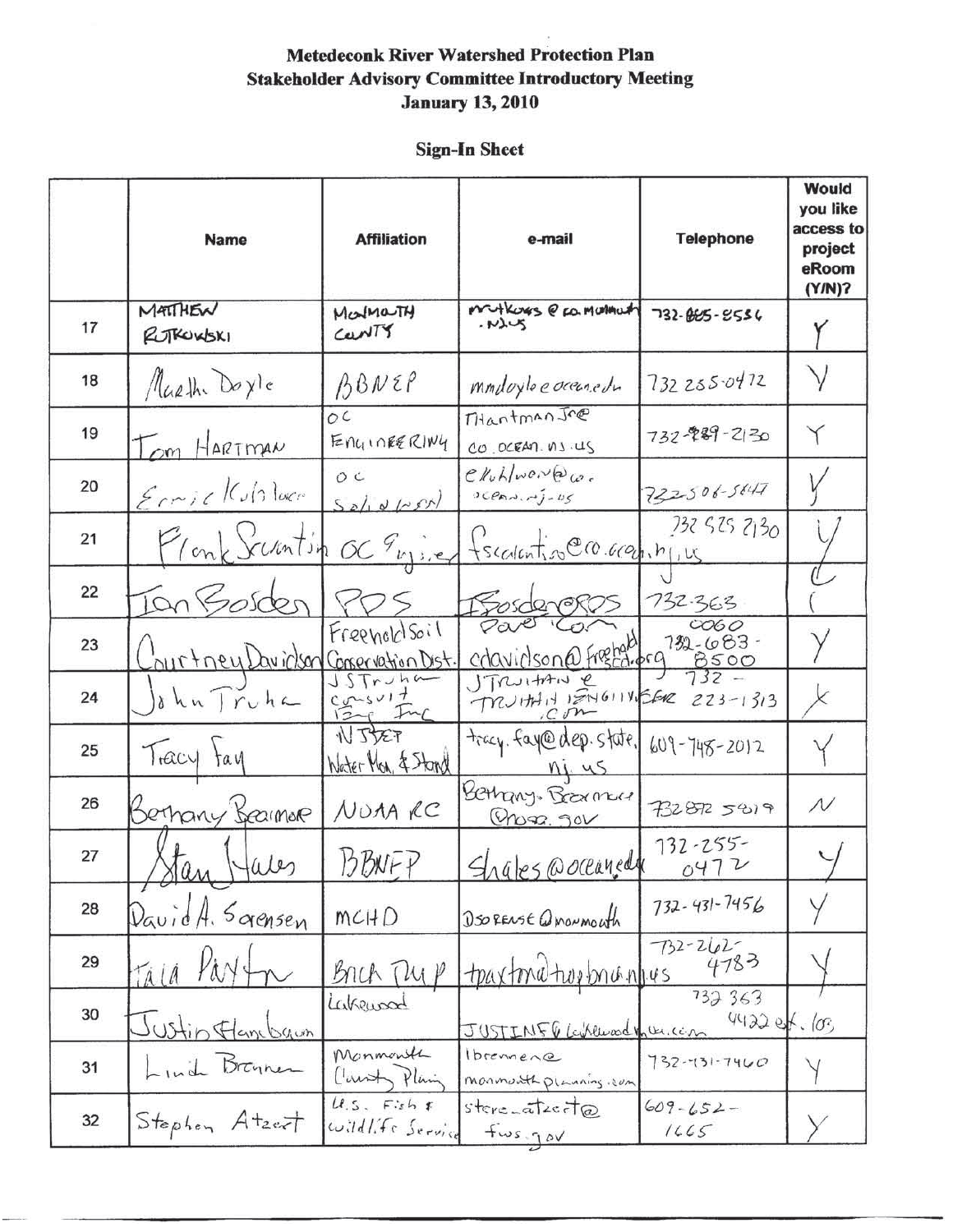|    | <b>Name</b>            | <b>Affiliation</b>                   | e-mail                                                                                                                                                                                                                                                                                                                                                                                                                                                                                  | <b>Telephone</b>                   | Would<br>you like<br>access to<br>project<br>eRoom<br>(Y/N)? |
|----|------------------------|--------------------------------------|-----------------------------------------------------------------------------------------------------------------------------------------------------------------------------------------------------------------------------------------------------------------------------------------------------------------------------------------------------------------------------------------------------------------------------------------------------------------------------------------|------------------------------------|--------------------------------------------------------------|
| 33 | Richard Bizub          | Pinelands<br>Presorvation            | rich @ ginelansullion                                                                                                                                                                                                                                                                                                                                                                                                                                                                   | $609 - 859 -$<br>$8860$ et 16      | $\succ^{\rho}$ .                                             |
| 34 | Walter Durrug          |                                      | Jersoy Paddler Judy de concesticon                                                                                                                                                                                                                                                                                                                                                                                                                                                      | 732599<br>6582                     | Yez                                                          |
| 35 | AUL HARTELIUS          | NJ Amorican Lister                   | peulikarteliuseam<br>unter.<br>CDM                                                                                                                                                                                                                                                                                                                                                                                                                                                      | 732-933-<br>5907                   | 7e5                                                          |
| 36 | Nancy Grbella          | <i>Hillstone</i> Twsp                | nqrbe ja@<br>optonline · not                                                                                                                                                                                                                                                                                                                                                                                                                                                            | $732 - 915 -$<br>6964              | yes                                                          |
| 37 | KEN THOMAN             | $M0mm0+711$<br>$COV$ $IV$<br>PARILLS | $k+$ homane<br>monnarrices<br>$DMH - 104$                                                                                                                                                                                                                                                                                                                                                                                                                                               | 7328424000<br>$x^{1/2}$            | Y                                                            |
| 38 | Muhael Fun             | $0$ ccan (code                       | mfiurece account                                                                                                                                                                                                                                                                                                                                                                                                                                                                        | 732 506 9090                       | $\checkmark$                                                 |
| 39 | JOE MALLSON            | $LSTev-mv$                           | ImpLison 2<br>TRUMANGRY NEOLS.                                                                                                                                                                                                                                                                                                                                                                                                                                                          | $7x - 223 - 1313$                  | T,                                                           |
| 40 | $\frac{1}{x}$ s Gim    | Fransıd<br>$s$ al Cons. O. sa        | Igrimme ficanohlised                                                                                                                                                                                                                                                                                                                                                                                                                                                                    | $72 - 683 - 8500$                  | y < 5                                                        |
| 41 | Daniel Burke           | Jackson Tup                          | House ejected up ninet                                                                                                                                                                                                                                                                                                                                                                                                                                                                  | $732 - 428 - 1200$<br>$\times 225$ |                                                              |
| 42 | Jan RISSE              | BTINUA                               | visuale trebuma pa 7724587000                                                                                                                                                                                                                                                                                                                                                                                                                                                           |                                    | Y                                                            |
| 43 | om Bovino              | Leigh.<br>Realty Co.                 | $\lceil \frac{1}{10b} \cdot \text{LMB} \cdot \text{V} \cdot \text{V} \cdot \text{V} \cdot \text{V} \cdot \text{V} \cdot \text{V} \cdot \text{V} \cdot \text{V} \cdot \text{V} \cdot \text{V} \cdot \text{V} \cdot \text{V} \cdot \text{V} \cdot \text{V} \cdot \text{V} \cdot \text{V} \cdot \text{V} \cdot \text{V} \cdot \text{V} \cdot \text{V} \cdot \text{V} \cdot \text{V} \cdot \text{V} \cdot \text{V} \cdot \text{V} \cdot \text{V} \cdot \text{V} \cdot \text{V} \cdot \text$ |                                    | Y                                                            |
| 44 | Thomas<br>$7 \, \mu m$ | frechoid<br>SCD                      | Hhomas Ofrechondsed.                                                                                                                                                                                                                                                                                                                                                                                                                                                                    | 732 683 8566                       | Y                                                            |
| 45 | OGniw                  | $Cm\chi$                             | Jeergn Ocny enqueering                                                                                                                                                                                                                                                                                                                                                                                                                                                                  | $732 - 4510405$                    |                                                              |
| 46 | TIKE DE LUGA           | Rutgers U.                           | deluca @marine.                                                                                                                                                                                                                                                                                                                                                                                                                                                                         | 732-937-6555                       |                                                              |
| 47 | mars                   | JFW S                                | $Stelle$ -MArS $@$<br>fins gov                                                                                                                                                                                                                                                                                                                                                                                                                                                          | 60938339384                        |                                                              |
| 48 | ergh Jones             | Office                               | leigh., ones (a)<br>$d$ (a - state $n_1$ $\nu s$ )                                                                                                                                                                                                                                                                                                                                                                                                                                      | $609 - 633 - 6119$                 |                                                              |
|    |                        | Growth                               |                                                                                                                                                                                                                                                                                                                                                                                                                                                                                         |                                    |                                                              |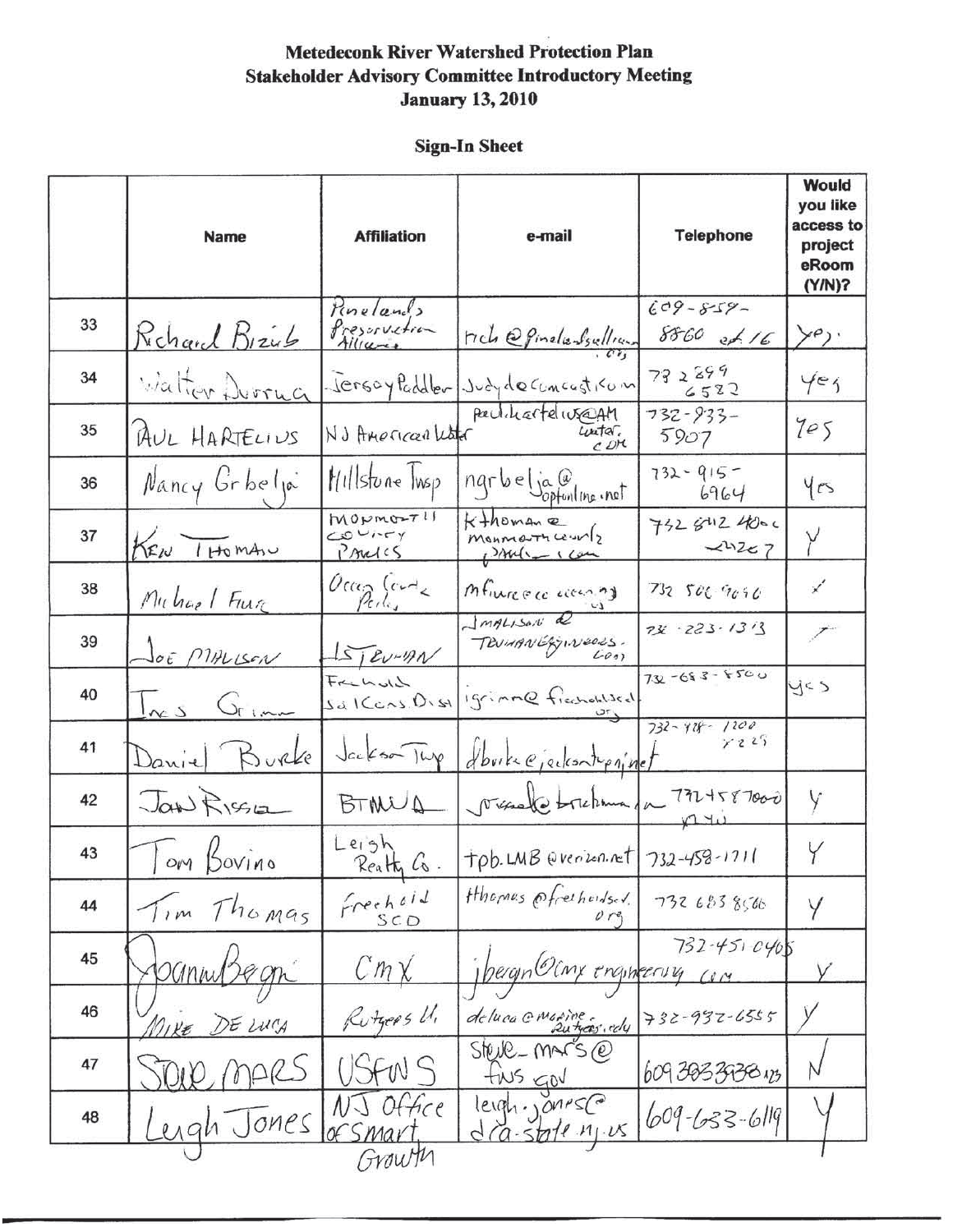|    | <b>Name</b>           | <b>Affiliation</b>                   | e-mail                                                 | <b>Telephone</b>    | Would<br>you like<br>access to<br>project<br>eRoom<br>(Y/N)? |
|----|-----------------------|--------------------------------------|--------------------------------------------------------|---------------------|--------------------------------------------------------------|
| 49 | BOB<br>MANCIUT        | NIDER<br>DWW                         | Bob. Morginia<br>Rep. Stake 4j. us                     | 609<br>$633 - 1491$ |                                                              |
| 50 | Jim Manuel            | $N\mathcal{IDEP}$<br>BER             | james. manuel<br>@dep.state.nj.us                      | 609<br>$309 - 1743$ | $\frac{\nu}{\nu}$                                            |
| 51 | DAVI)<br>MCKEON       | DERU CO<br>PLONNING                  | drekeondro.<br>Ccean. nj. v5                           | 732 929<br>2054     |                                                              |
| 52 | $\sum m$<br>Vasslides | BBNEP                                | $1455liole$ se<br>${\rm C}$ ccan.cov                   |                     |                                                              |
| 53 | BILL STEVENS          | POS                                  | BSTEUFINS @ PDS<br>DOVER. COM                          | $732 - 244 - 6500$  |                                                              |
| 54 | BILL <i>CLACK</i>     | OCSCD                                | $ws/ack$ $\theta$ $\frac{\partial cs}{\partial y_3}$ . | $609 - 7002$        | $\searrow$                                                   |
| 55 | Mark Moumone          | COM                                  | MaimoreMpcom.com                                       | 516<br>496<br>8400  | $\frac{1}{2}$                                                |
| 56 | Grez Jum              | S'erRA<br>$C_{L} \vee C$             | SieRRA CLUB<br>$OCDAL,$ $C\circ n$                     | $932 -$<br>451-9220 |                                                              |
| 57 | John Costigan         | Howell Twp<br>DPEN Space Preservalum | GOSTIGAN @<br>brookdalecc.com                          | 732 977-4603        | Y                                                            |
| 58 |                       |                                      |                                                        |                     |                                                              |
| 59 |                       |                                      |                                                        |                     |                                                              |
| 60 |                       |                                      |                                                        |                     |                                                              |
| 61 |                       |                                      |                                                        |                     |                                                              |
| 62 |                       |                                      |                                                        | $\overline{a}$ (    |                                                              |
| 63 |                       |                                      |                                                        |                     |                                                              |
| 64 |                       |                                      |                                                        |                     |                                                              |